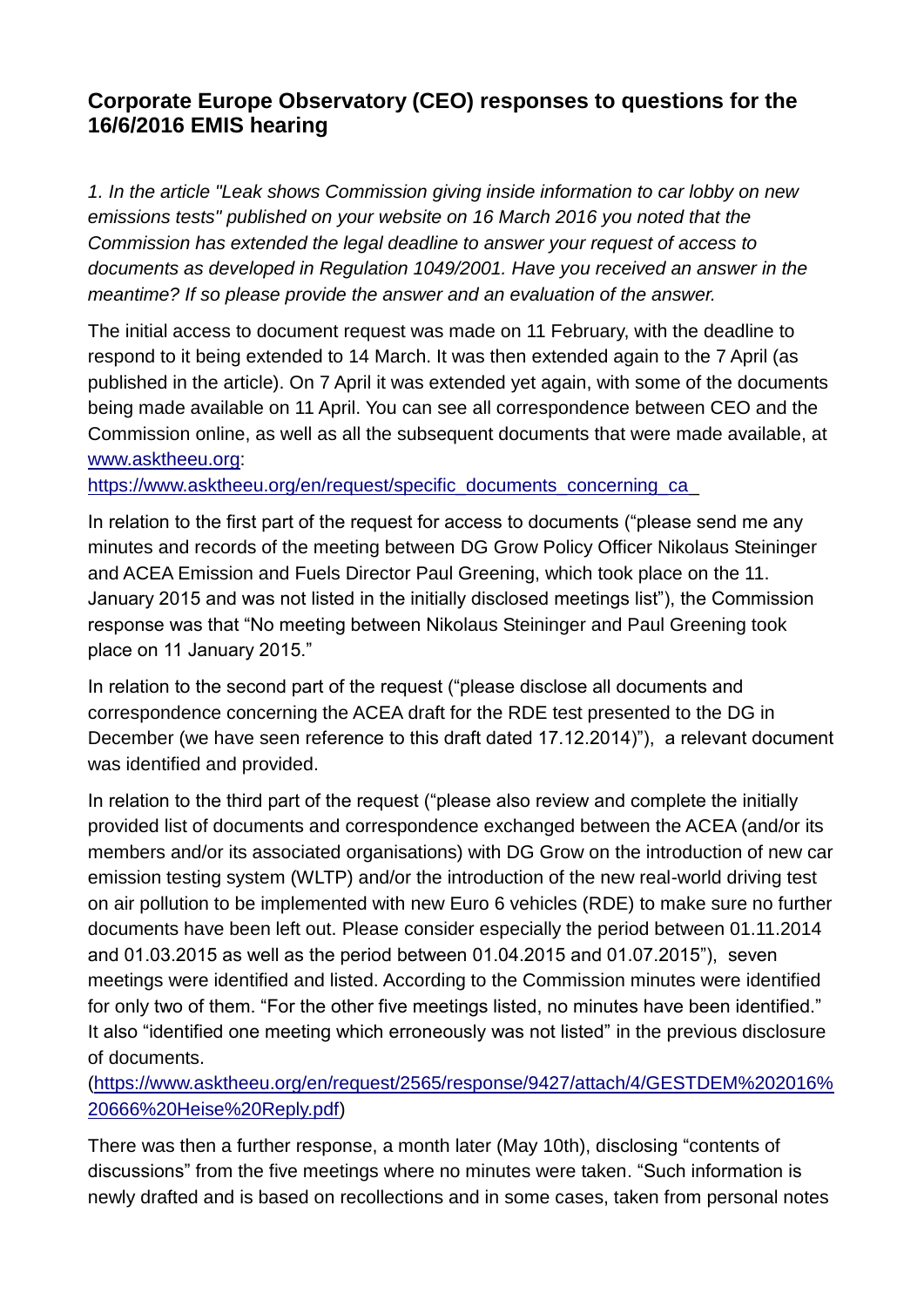### made in the meetings." [\(https://www.asktheeu.org/en/request/2565/response/9788/attach/2/letter.pdf\)](https://www.asktheeu.org/en/request/2565/response/9788/attach/2/letter.pdf)

The statement that there was no meeting between Steininger and Greening, two months after the initial inquiry was made, suggests that the date outlined within the leaked ACEA presentation may have been inaccurate. However, when the article was initially published and journalists asked the Commission for confirmation of the meeting, the initial denial that it took place later changed to 'having no knowledge of the meeting'. According a second source, an informal meeting between ACEA and Steininger did take place, although there is no certainty of the date, which is corroborated by the leaked document (i.e. that while the date may be equivocal, the information gained from the meeting led to a hardening of strategy). Equally, looking at the list of meetings provided by the Commission [\(https://www.asktheeu.org/en/request/2237/response/8181/attach/4/GESTDEM%202015%](https://www.asktheeu.org/en/request/2237/response/8181/attach/4/GESTDEM%202015%204551%20Heise%20Meeting%20list.pdf) [204551%20Heise%20Meeting%20list.pdf\)](https://www.asktheeu.org/en/request/2237/response/8181/attach/4/GESTDEM%202015%204551%20Heise%20Meeting%20list.pdf), there is no meeting listed between 4.12.2014 and 25.02.2015 involving ACEA and the Commission, which suggests that even if the meeting was not on that specific day (Sunday), the meeting was not one of the meetings recorded by the Commission and was still therefore an informal meeting. While the Commission found no trace of that particular meeting, they did uncover another one that was previously omitted, which shows that the current policy – of disclosing meetings when asked to do so, rather than pro-actively publishing them – has serious shortcomings and limits transparency.

The Commission also later pro-actively wrote up and disclosed minutes of old meetings so they could be shared, the first time to our knowledge we've heard of such a practice. On most occasions, if there are no minutes the Commission leaves it at that, as freedom of information legislation is in relation to existing documents, rather than producing new ones. It also underlines the uneven and problematic practice of transparency and disclosure within the Commission, with the majority of meetings happening without official note taking. And given the "recollections" recount the Commission standing up to pressure from the car industry, it could be interpreted as an attempt to put some distance between them and the car lobby following the attention received from the leaked presentation – but without an effective and transparent system in place it makes it difficult to verify beyond speculation.

*2. CEO website is not very transparent with regard to your interests: no further explanation about the members on the advisory board, no explanation about the expertise of your staff, no explanation why only one annual report has been published (in 2014), no explanation about your goals and your statues is given. Please provide us detailed information on these points.*

Our website presents what we believe is a clear description of CEO's mission (as a research and campaign group with a clear progressive vision), our legal status and other essential information (see [http://corporateeurope.org/about-ceo\)](http://corporateeurope.org/about-ceo). The staff section mentions the area of responsibility of each staff member, the main issues they work on and a photo (see [http://corporateeurope.org/staff\)](http://corporateeurope.org/staff). The website lists the names of our advisory board members and their countries of origin. The website currently presents the two latest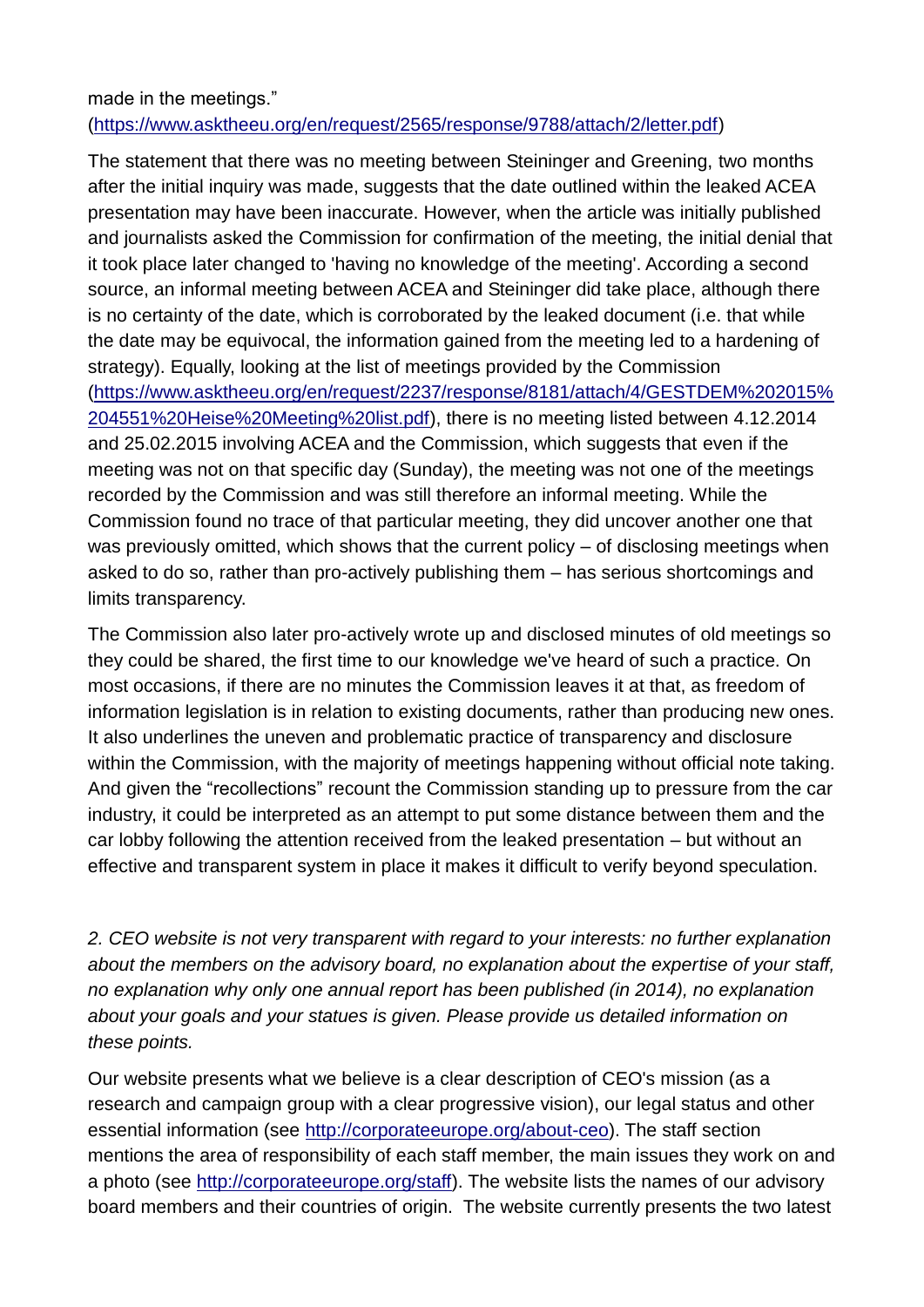completed annual reports (the annual report for 2015 is being finalised); annual reports for other years were available on the website at that time and are available upon request. The website also explains that CEO is registered as a not-for-profit foundation under Dutch law and provides a link to the [Amsterdam Chamber of Commerce](https://server.db.kvk.nl/TST-BIN/FU/TSWS001@?BUTT=33298822) where the statutes can be requested. We have now also uploaded our statutes (with a translation into English) directly on our website. Please note that CEO's entry in the Transparency Register presents detailed information about the lobbying activities of CEO and its staff (going far beyond the disclosure requirements of the register).

3. *When looking at the income of CEO, many of your donors do not display much transparency: The Isvara Foundation for example. Its website does not give further information about its members. It seems that a representative of Caterpillar Middle East and thus agribusiness is behind this foundation- corporate business that you try to "control" in its lobbying activities. Please explain why you received 199,990 Euros in 2015 from this sector as the biggest single donation in 2015 and how this is in line with your activities? Please provide detailed information on the financing of the CEO over the last five years.*

The CEO website presents a full financial overview for the years 2005-2015 (CEO [accounts 2005-2015](http://corporateeurope.org/sites/default/files/ceo_profits_and_losses_2007-2015.pdf) – see

[http://corporateeurope.org/sites/default/files/ceo\\_profits\\_and\\_losses\\_2007-2015.pdf\)](http://corporateeurope.org/sites/default/files/ceo_profits_and_losses_2007-2015.pdf). providing a level of detail on our income that, to our knowledge, is unmatched by most other organisations active on EU issues in Brussels. CEO is primarily funded by grants from a number of trusts and grantmaking foundations. The CEO website provides a full list of all these trusts and grantmaking foundations (14 at the moment), with links to their websites (with the exception of one funder that does not have a website). A detailed overview of our funding sources is also available in our entry in the EU Transparency Register (see

[http://ec.europa.eu/transparencyregister/public/consultation/displaylobbyist.do?id=535316](http://ec.europa.eu/transparencyregister/public/consultation/displaylobbyist.do?id=5353162366-85) [2366-85\)](http://ec.europa.eu/transparencyregister/public/consultation/displaylobbyist.do?id=5353162366-85). To preserve our independence, CEO does not receive any EU or member state government funding, nor any corporate funding. The mentioned foundation was set up by a progressive philanthropist and is not a corporate foundation. As is clear from the foundation's website (listed in the overview of CEO's funders), it is a progressive trust that supports civil society projects on issues such as excessive corporate power and "safeguarding environmental sustainability and biodiversity".

*4. Your NGO has found out that an important meeting between a DG GROW Commission official and ACEA took place over a weekend. Have you been able to ascertain the impact that this exchange has had on the RDE proposals? How many of the legal requirements finally adopted correspond to the requests of the automotive industry? Have you contacted the European Commission in regard to this meeting? Have you contacted the EC official in question? Have you received any feedback?*

It is difficult to ascertain the impact of a single informal meeting when, as the ACEA leaked document showed, there was a highly sophisticated and concerted campaign being waged at national and European level to weaken and delay the RDE proposal. The contents of the meeting as outlined by the leaked document suggests that previous ACEA lobbying efforts at both the Commission and the Member State level had an impact in weakening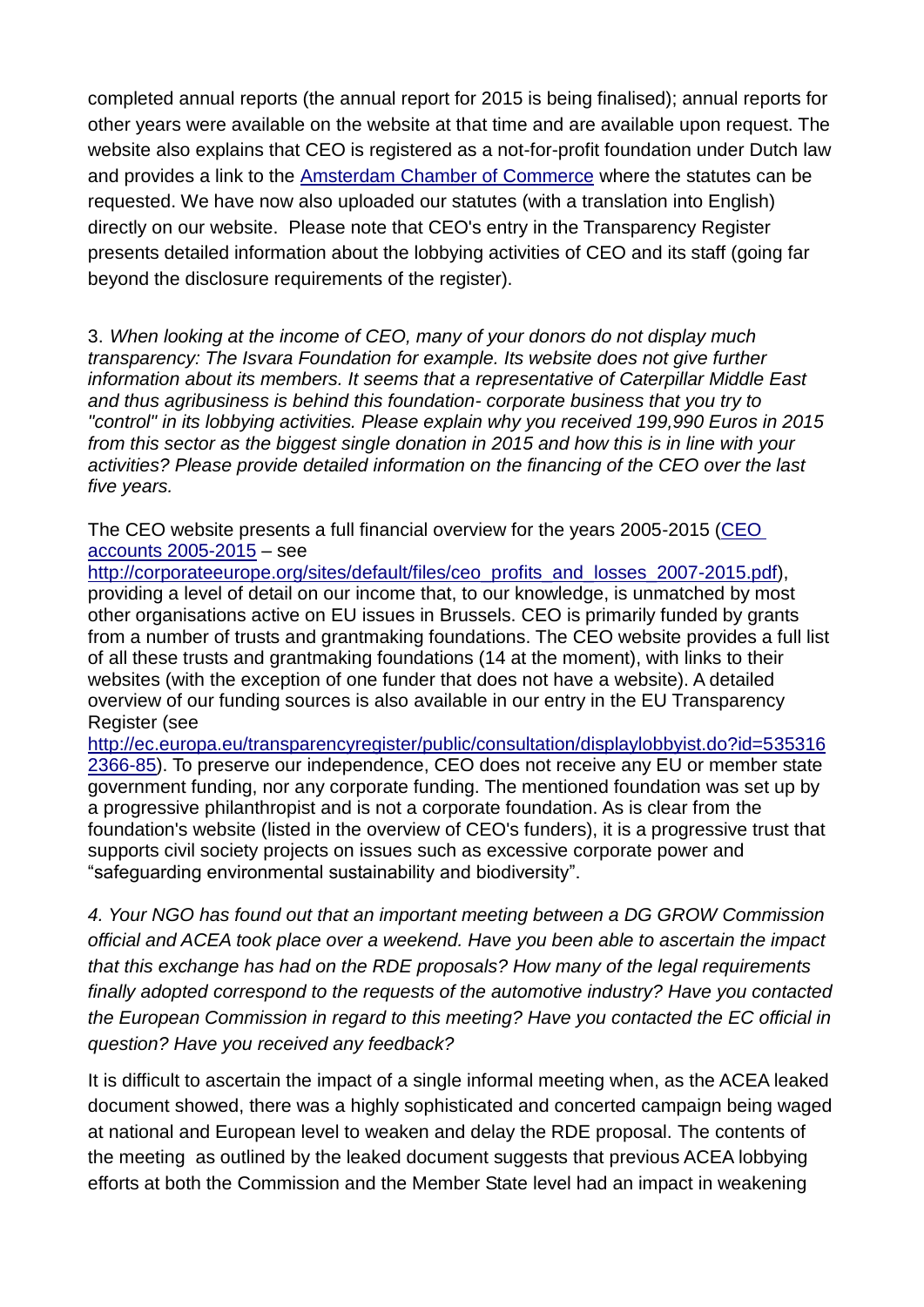the RDE proposal, specifically on the boundary condition for temperature (with the possibility of more) and a 2-step approach to conformity factors.

However, according to the leaked document, it suggests that the information received in the informal meeting allowed ACEA to shift its lobbying position in reaction to having a clearer idea of the Commission's negotiating position. Regarding total legal requirements corresponding to the requests of the automotive industry, it is also difficult to give an exact answer as there are still remaining RDE packages which can cover things initially dropped, such as cold starts, which industry lobbied against. Industry demands were at least partially accommodated on, among others, boundary conditions relating to the average time spent in different driving environments (urban, rural or motorway), not counting emissions after prolonged stops, the maximum speed of tests and the scrapping of high speed tests.

CEO contacted the European Commission to ask for any minutes or records of the meeting between the Commission official and ACEA (see answer above), but did not directly contact the official in question, as the information we had was based on a leaked document and we did not want to endanger our source by revealing the content to the Commission. However, working with journalists in advance of publishing the article ensured that attempts were made to contact ACEA, the Commission and the individual in question, while protecting the source of the information.

*5. Are you aware of any other meetings that took place between the car industry and DG GROW related to the introduction of the new testing regime? If so, do you have any records of those?* 

According to the information provided by the European Commission following freedom of information requests using [www.asktheeu.org,](http://www.asktheeu.org/) between 1 September 2014 and 1 February 2016 there were 21 meetings between ACEA and/or its members and DG GROW (see a list of 13 of the meetings before 13 October here:

[https://www.asktheeu.org/en/request/2237/response/8181/attach/4/GESTDEM%202015%](https://www.asktheeu.org/en/request/2237/response/8181/attach/4/GESTDEM%202015%204551%20Heise%20Meeting%20list.pdf) [204551%20Heise%20Meeting%20list.pdf;](https://www.asktheeu.org/en/request/2237/response/8181/attach/4/GESTDEM%202015%204551%20Heise%20Meeting%20list.pdf) all other meetings here:

[https://www.asktheeu.org/en/request/2565/response/9427/attach/8/GESTDEM%202016%](https://www.asktheeu.org/en/request/2565/response/9427/attach/8/GESTDEM%202016%20666%20Heise%20Meeting%20list.pdf) [20666%20Heise%20Meeting%20list.pdf\)](https://www.asktheeu.org/en/request/2565/response/9427/attach/8/GESTDEM%202016%20666%20Heise%20Meeting%20list.pdf), as well as extensive correspondence (see here [https://www.asktheeu.org/en/request/2237/response/8181/attach/7/GESTDEM%202015%](https://www.asktheeu.org/en/request/2237/response/8181/attach/7/GESTDEM%202015%204551%20Heise%20Document%20register.pdf) [204551%20Heise%20Document%20register.pdf](https://www.asktheeu.org/en/request/2237/response/8181/attach/7/GESTDEM%202015%204551%20Heise%20Document%20register.pdf) and

[https://www.asktheeu.org/en/request/specific\\_documents\\_concerning\\_ca\)](https://www.asktheeu.org/en/request/specific_documents_concerning_ca). However, ACEA was also involved in the RDE expert group with DG GROW and therefore was in regular contact

[\(https://circabc.europa.eu/faces/jsp/extension/wai/navigation/container.jsp?FormPrincipal:\\_](https://circabc.europa.eu/faces/jsp/extension/wai/navigation/container.jsp?FormPrincipal:_idcl=navigationLibrary&FormPrincipal_SUBMIT=1&org.apache.myfaces.trinidad.faces.STATE=DUMMY&id=3f621cde-ee5e-4993-ad4a-b915cace8b29&javax.faces.ViewState=rO0ABXVyABNbTGphdmEubGFuZy5PYmplY3Q7kM5YnxBzKWwCAAB4cAAAAAN0AAE3cHQAKy9qc3AvZXh0ZW5zaW9uL3dhaS9uYXZpZ2F0aW9uL2NvbnRhaW5lci5qc3A%3D) [idcl=navigationLibrary&FormPrincipal\\_SUBMIT=1&org.apache.myfaces.trinidad.faces.STA](https://circabc.europa.eu/faces/jsp/extension/wai/navigation/container.jsp?FormPrincipal:_idcl=navigationLibrary&FormPrincipal_SUBMIT=1&org.apache.myfaces.trinidad.faces.STATE=DUMMY&id=3f621cde-ee5e-4993-ad4a-b915cace8b29&javax.faces.ViewState=rO0ABXVyABNbTGphdmEubGFuZy5PYmplY3Q7kM5YnxBzKWwCAAB4cAAAAAN0AAE3cHQAKy9qc3AvZXh0ZW5zaW9uL3dhaS9uYXZpZ2F0aW9uL2NvbnRhaW5lci5qc3A%3D) [TE=DUMMY&id=3f621cde-ee5e-4993-ad4a-](https://circabc.europa.eu/faces/jsp/extension/wai/navigation/container.jsp?FormPrincipal:_idcl=navigationLibrary&FormPrincipal_SUBMIT=1&org.apache.myfaces.trinidad.faces.STATE=DUMMY&id=3f621cde-ee5e-4993-ad4a-b915cace8b29&javax.faces.ViewState=rO0ABXVyABNbTGphdmEubGFuZy5PYmplY3Q7kM5YnxBzKWwCAAB4cAAAAAN0AAE3cHQAKy9qc3AvZXh0ZW5zaW9uL3dhaS9uYXZpZ2F0aW9uL2NvbnRhaW5lci5qc3A%3D)

[b915cace8b29&javax.faces.ViewState=rO0ABXVyABNbTGphdmEubGFuZy5PYmplY3Q7](https://circabc.europa.eu/faces/jsp/extension/wai/navigation/container.jsp?FormPrincipal:_idcl=navigationLibrary&FormPrincipal_SUBMIT=1&org.apache.myfaces.trinidad.faces.STATE=DUMMY&id=3f621cde-ee5e-4993-ad4a-b915cace8b29&javax.faces.ViewState=rO0ABXVyABNbTGphdmEubGFuZy5PYmplY3Q7kM5YnxBzKWwCAAB4cAAAAAN0AAE3cHQAKy9qc3AvZXh0ZW5zaW9uL3dhaS9uYXZpZ2F0aW9uL2NvbnRhaW5lci5qc3A%3D) [kM5YnxBzKWwCAAB4cAAAAAN0AAE3cHQAKy9qc3AvZXh0ZW5zaW9uL3dhaS9uYXZp](https://circabc.europa.eu/faces/jsp/extension/wai/navigation/container.jsp?FormPrincipal:_idcl=navigationLibrary&FormPrincipal_SUBMIT=1&org.apache.myfaces.trinidad.faces.STATE=DUMMY&id=3f621cde-ee5e-4993-ad4a-b915cace8b29&javax.faces.ViewState=rO0ABXVyABNbTGphdmEubGFuZy5PYmplY3Q7kM5YnxBzKWwCAAB4cAAAAAN0AAE3cHQAKy9qc3AvZXh0ZW5zaW9uL3dhaS9uYXZpZ2F0aW9uL2NvbnRhaW5lci5qc3A%3D) [Z2F0aW9uL2NvbnRhaW5lci5qc3A%3D\)](https://circabc.europa.eu/faces/jsp/extension/wai/navigation/container.jsp?FormPrincipal:_idcl=navigationLibrary&FormPrincipal_SUBMIT=1&org.apache.myfaces.trinidad.faces.STATE=DUMMY&id=3f621cde-ee5e-4993-ad4a-b915cace8b29&javax.faces.ViewState=rO0ABXVyABNbTGphdmEubGFuZy5PYmplY3Q7kM5YnxBzKWwCAAB4cAAAAAN0AAE3cHQAKy9qc3AvZXh0ZW5zaW9uL3dhaS9uYXZpZ2F0aW9uL2NvbnRhaW5lci5qc3A%3D).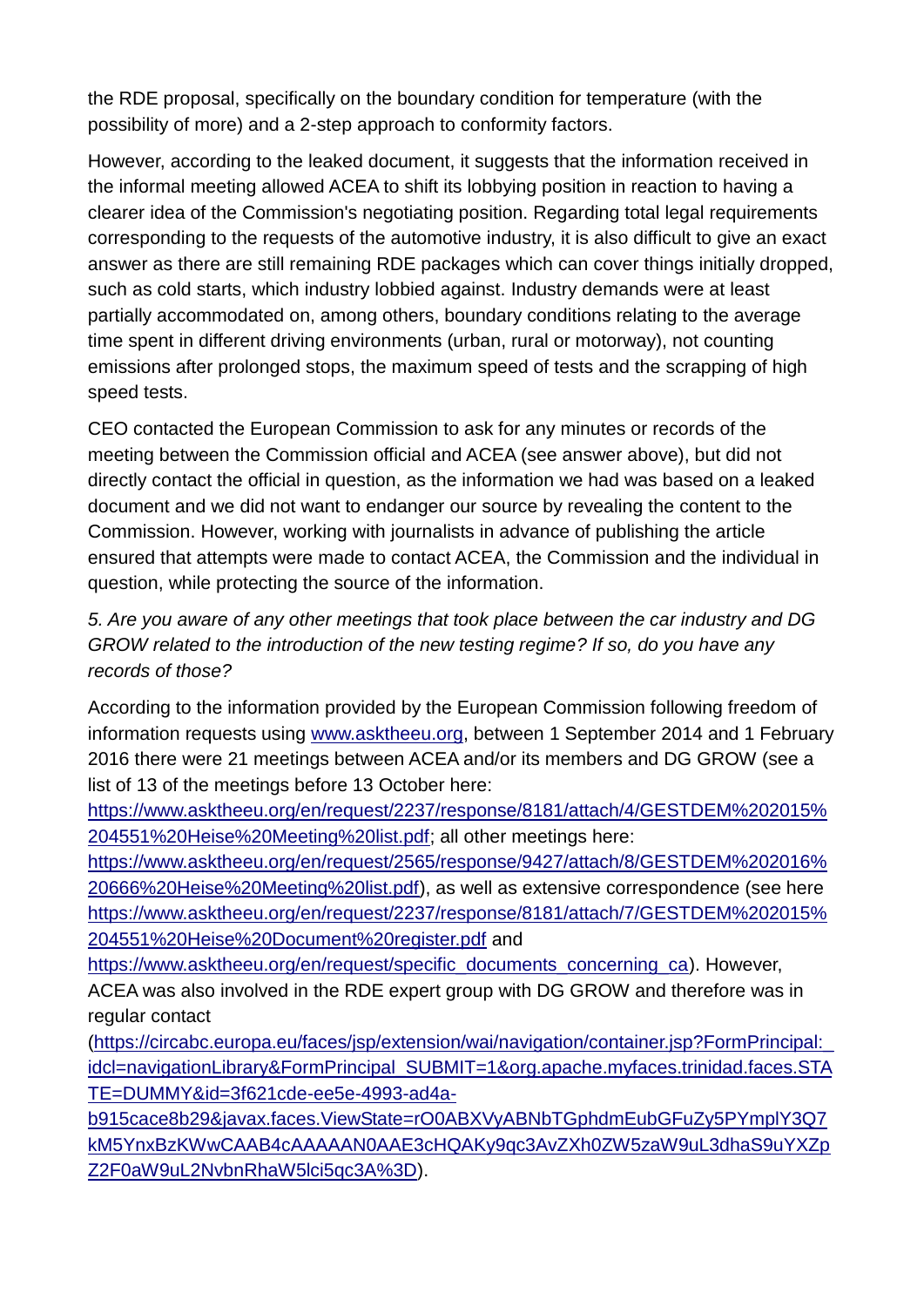## *6. Are you aware of any lobbying strategies from the side of the car industry as regards the two forthcoming RDE packages?*

Given the complexity of the strategy around the previous RDE packages and the resources invested, it would be logical that the strategy stretched across the entire RDE proposal, but to date we do not have any specific documents outlining ACEA's strategy for the forthcoming RDE packages. We will continue to monitor lobbying on these issues, but many documents we obtain – either from the European Commission or through leaks – often relate to past rather than future events.

*7. According to the reports in German media the German government had initially agreed on a conformity factor of 1.4, but on the day before the decisive meeting of the TCMV in Brussels, the German Association of the Automotive Industry (VDA) protested. The association insisted that the factor should be initially set at between 2.5 and 3. On the morning of the Commission meeting, several of those involved say, Merkel called Commission President Jean-Claude Juncker. At the end of the conversation, the discrepancy to conformity factor had been decided upon: 2.1. Do you have any information that could support this claim?*

CEO does not have any further information on this topic.

### *8. You have claimed in social media that 'EU Commission knew in 2012 but failed to act'. Can you elaborate this statement further? What are the main causes for this failure to act?*

Our tweet on 17 February 2016 referred to the findings of a German TV documentary program that had been broadcast the evening before and which we wanted to inform our twitter followers about. It was the program Frontal21-Dokumentation "Die Abgaslüge". The website of German public broadcasting company ZDF mentions that the program deals "with the question whether other carmakers are entangled in the exhaust scandal and why the authorities did not intervene in time" ("Die Frontal21-Dokumentation geht der Frage nach, ob auch andere Autobauer in den Abgasskandal verstrickt sind und warum die Behörden nicht rechtzeitig eingeschritten sind"). The program is available online here: [http://www.zdf.de/ZDFmediathek/beitrag/video/2671832/Frontal21-Dokumentation-Die-](http://www.zdf.de/ZDFmediathek/beitrag/video/2671832/Frontal21-Dokumentation-Die-Abgasluege#/beitrag/video/2671832/Frontal21-Dokumentation-Die-Abgasluege)[Abgasluege#/beitrag/video/2671832/Frontal21-Dokumentation-Die-Abgasluege](http://www.zdf.de/ZDFmediathek/beitrag/video/2671832/Frontal21-Dokumentation-Die-Abgasluege#/beitrag/video/2671832/Frontal21-Dokumentation-Die-Abgasluege)

The tweet pointed to the findings of the ZDF documentary and we do not ourselves at this stage have other specific insights into the question what exactly the Commission knew when or why it failed to act.

*9. Corporate Europe Observatory 'is a research and campaign group working to expose and challenge the privileged access and influence enjoyed by corporations and their lobby groups in EU policy making'. As such you inform about links of different lobby organisations to EU institutions. What is generally your source of information?*

Our sources of information include the websites and databases of the EU institutions (including the Transparency Register, the Register of Expert Groups, lists of meetings with lobbyists disclosed online, etc.), civil society websites that enable easier analysis of EU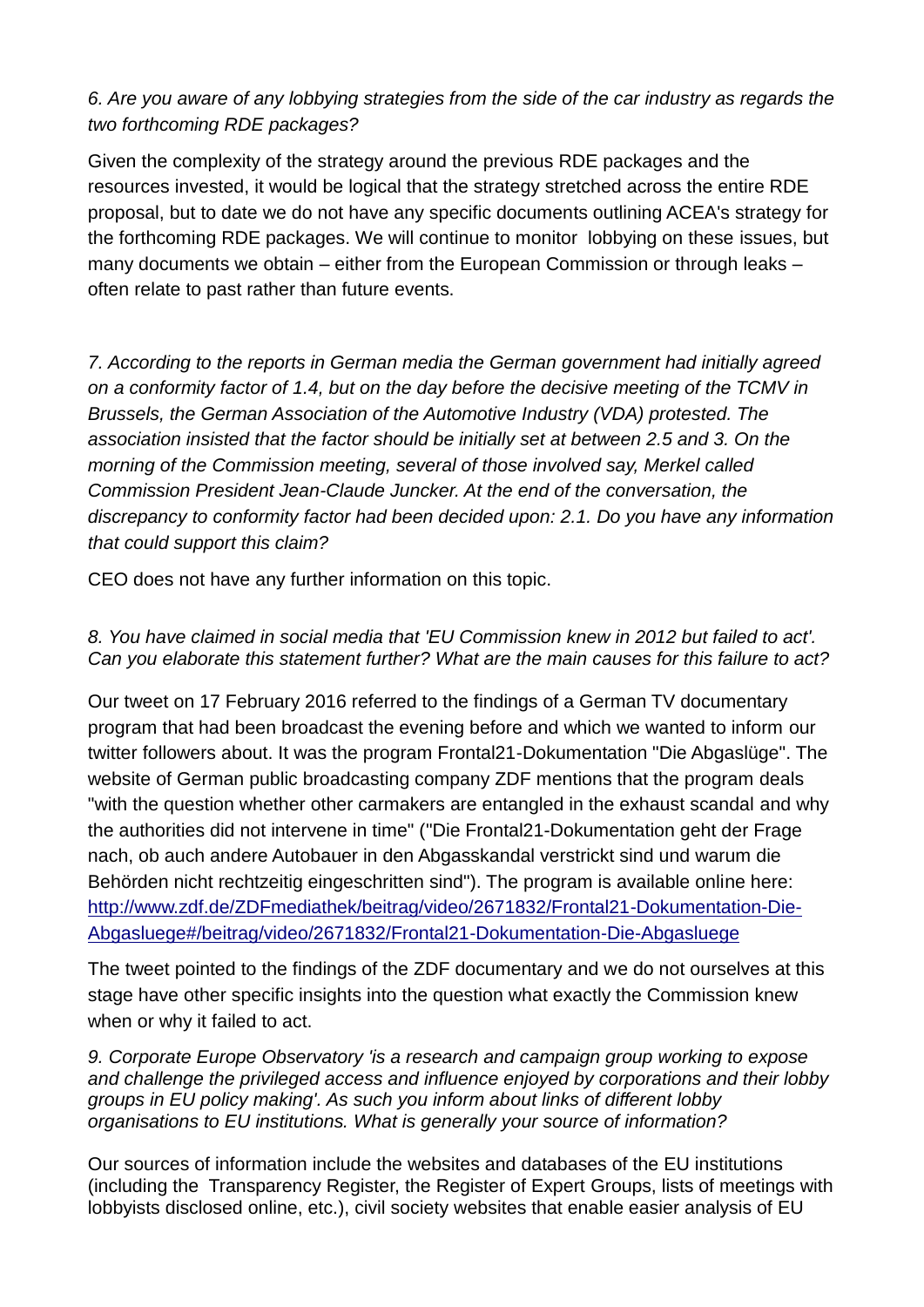lobbying data (such as lobbyfacts.eu, integritywatch.eu, lobbyplag.eu, lobbycloud.eu, etc.), media reports, websites of companies and organisations, EU documents released as a result of Access to Documents requests, interviews with lobbyists, decision-makers (including MEPs) and other relevant persons, direct phone and email inquiries, attending public meetings and conferences organised or attended by lobbying organisations and – occasionally – leaks. While the amount of information on lobby groups that is available online today is bigger than five or ten years ago, it is far from sufficient to comprehensively monitor the role of lobbying in EU decision-making.

*10. In your opinion what are the necessary measures needed to further curb the influence of the automobiles lobby within the European institutions? A wide range of measures have been taken to promote transparency, but nevertheless the influence of this particular lobby remains tremendous, as we have seen.*

As a first observation, it should be said that lobbying transparency is a crucial condition to understanding and monitoring the role of lobbying in decision-making and detecting problems, but it is not in itself sufficient to prevent undue influence, regulatory capture and other problems.

The EU institutions have introduced a range of lobbying transparency measures in the recent years, but these suffer from shortcomings that render them inefficient.

Necessary measures in our opinion to solve these transparency shortcomings include: - to secure clear information about who is lobbying, on whose behalf, with what budgets and with what issues, the Transparency Register should become mandatory (and ideally legally binding) and changes to the rules are needed to ensure that the information that is disclosed is up-to-date and reliable. Major improvements can (and should) be achieved as part of the negotiations between the European Commission, Parliament and Council on an Inter-Institutional Agreement that are expected to start later this year.

- the European Commission should expand its online disclosure of Commission officials' meetings with lobbyists (beyond the small top-layer of the Commission that is covered by the current transparency rules). All meetings that Commission officials have with lobbyists should be disclosed. Such pro-active transparency will enable scrutiny of who gets access to decision-making and detect the risk of privileged access. Minutes/reports should be prepared for all meetings with lobbyists (too many meetings currently take place with no official record of what was discussed).

As mentioned, transparency cannot by itself prevent problems in the area of privileged access and regulatory capture: additional measures are needed for this, including in the following areas:

- beyond transparency, it is crucial that EU officials get a clear political signal from the top about the importance of avoiding undue influence and regulatory capture and of securing diverse expertise, with a strong emphasis on securing expertise that is financially independent from the sector whose regulation is at stake. When entering office, Commission President Jean-Claude Juncker instructed his Commissioners to "ensure an appropriate balance and representativeness in the stakeholders they meet." Whereas this appears not to have been ambitiously implemented so far, a more specific instruction of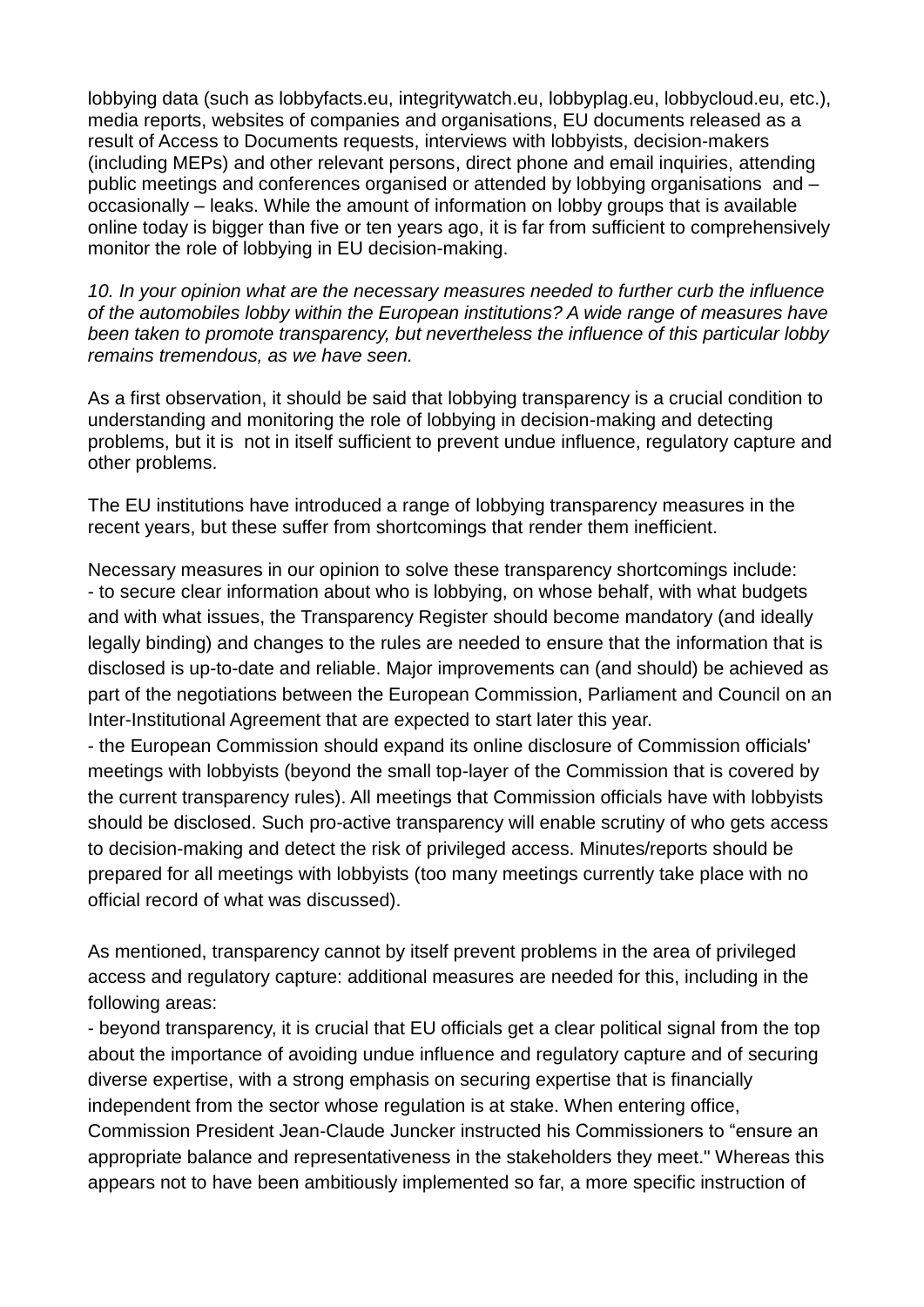this kind towards all Commission officials (complemented with specific instructions per DG), would be a logical step in the right direction.

- in addition to securing diverse and independent expertise, a clearer set of rules for engagement of Commission officials with lobbyists would be recommendable, defining more precisely in which stages of decision-making consultation should happen and how. - strengthening of the Commission's access to independent expertise on automotive sector regulation (including increasing in-house expertise) to avoid over-dependency on the regulated industry.

- a further strengthening and fine-tuning of the European Commission's rules for its expert and advisory groups (which often play an important role in the regulatory and policymaking process from the earliest stages), to avoid that such groups are dominated by industry lobbyists.

- improved post-employment rules for EU officials ('revolving door' rules), including a clearly defined cooling-off period before officials can move into jobs that involve EU lobbying or other risks of conflicts of interests. This should be complemented with enhanced transparency around such job moves.

These measures are needed for the European Commission (with its crucial role in initiating and preparing draft laws and regulations), but similar measures should be considered for the other European institutions, not the least the Council (as well for the national governments of EU member states).

*11. Following your analysis of ACEA and Commission documents related to the process of developing RDE testing legislation, how much (and which?) of the legal requirements finally adopted correspond to the requests of the automotive industry? How would you assess the automotive industry involvement and influence in the drafting of the legal requirements compared to other stakeholders, and their impact on the requirement of RDE legislation? Have you made a similar analysis for the involvement of the automotive industry during the adoption of the Euro5/6 regulation?*

Regarding the legal requirements being adopted, please see the answer given to question 4. Regarding the involvement and influence of the car industry, it can be seen at every stage and at all levels of law making. From expert groups in the European Commission at the beginning of the legislative process (e.g. CARS21) to once legislation reaches the Parliament via MEPs (e.g. through MEP-industry fora like the Forum for Mobility and Society; friendly MEPs putting down amendments; hiring ex-MEPs once they've left office, such as Holger Krahmer becoming Director of European Affairs, Public Policy and Government Relations for the Opel Group), or during the comitology phase and the writing of implementing acts (through lobbying at national level, for example via ACEA's 'RDE road show' or hosting a dinner for civil servants; as well as through the RDE-LDV working group, which often drafts or influences regulations that are then discussed and voted on in the TCMV).

The leaked ACEA lobbying strategy shows how complex and sophisticated their approach is, targeting national capitals as well as Brussels in a coordinated fashion to ensure they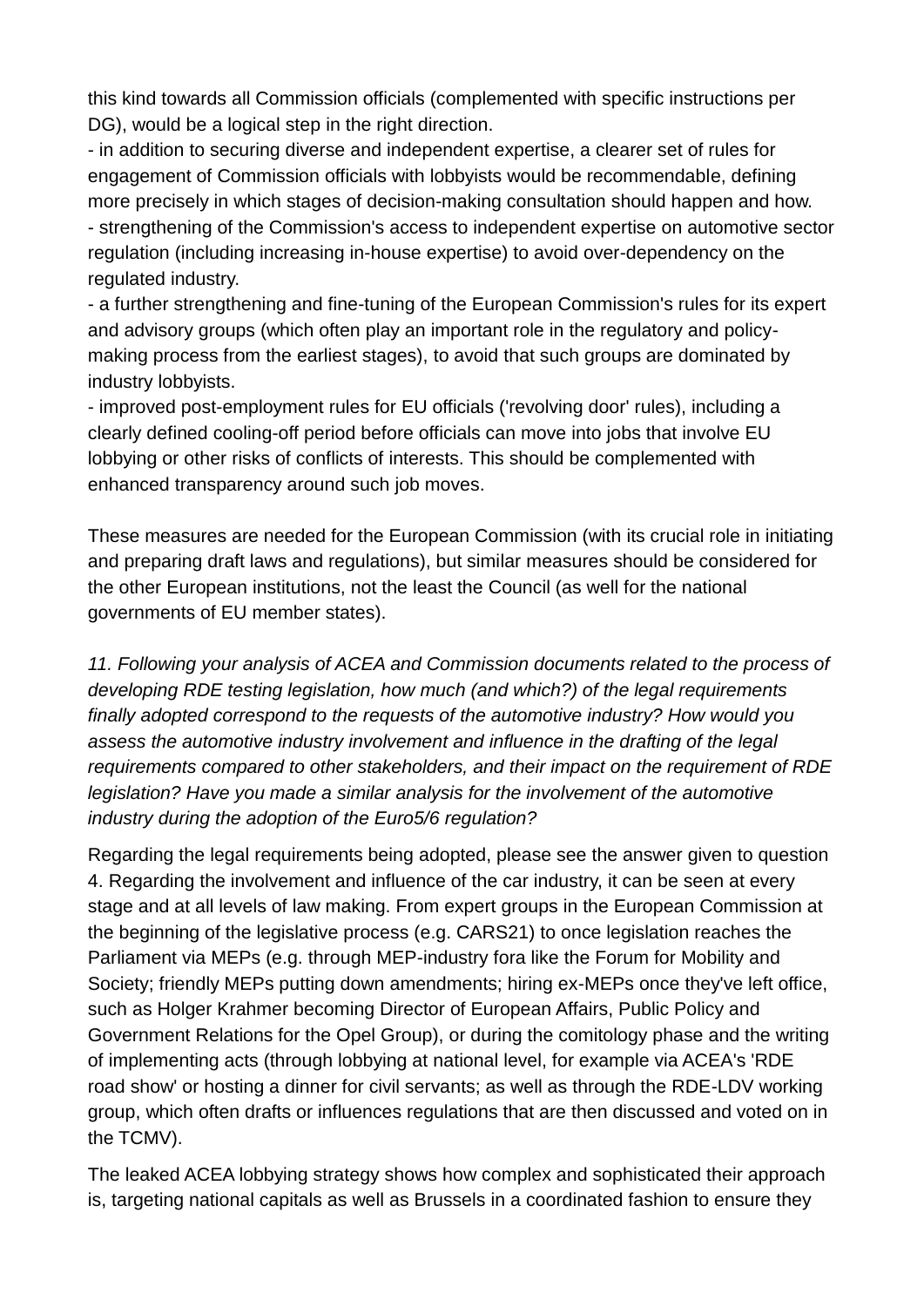stand the best chance of influencing regulations in their interest, working at both the high political level (Commissioners, the Commission President, national Ministers or Chancellors or Prime Ministers) and the technical level.

Other public interest stakeholders are important in trying to balance the power of car manufacturers, but there is a huge imbalance in resources and capacity, with only very few NGOs in Brussels following decision-making on these issues on a continuous basis. Equally, the highly-technical nature of the debate makes it far harder to participate, while it appears only car manufacturers can lobby the Commission on such a technical level, giving them even further advantage. Meanwhile the transparency register shows car manufacturers and their trade associations spent more than €18 million on lobbying Brussels in 2014, with figures remaining similar (where available) for 2015. The top five spenders in Brussels collectively had more than a hundred declared lobbyists who spent at least some of their time trying to influence Brussels policy making, with Volkswagen alone accounting for 43 lobbyists.

The reason for their influence is not limited to the lobbying of the car industry, but also the institutional culture within both the European Commission as well as at national level. The pro-active attitude towards the inclusion of the car industry in preparing legislation by the European Commission and member states has ensured their involvement in all stages. They have been seen as an important partner, driving growth and competitiveness (and jobs), and therefore their interests have been prioritised. The phenomenon of prioritising the economic interests of the car industry can also be seen in the introduction of selftesting in 2007, as documented in an investigation by EUobserver ("How the car industry won the EU's trust", Peter Teffer, EUobserver, 28 April 2016). The EUobserver article points to the role of the CARS21 high-level group (which was heavily dominated by car industry representatives) in promoting more self-testing, as part of moving towards "better regulation". More recently, relating to RDE, it can be seen in the Commission's questionnaire to ACEA on short-term technical improvements to current vehicles and what the "burden of implementation" would be for meeting them. This approach continues despite research on the Commission's own website showing that the car industry regularly over-estimates the cost of compliance with new regulations

[\(http://ec.europa.eu/clima/events/docs/0103/evaluation\\_en.pdf\)](http://ec.europa.eu/clima/events/docs/0103/evaluation_en.pdf). The Commission's Better Regulation agenda has also been regularly cited by ACEA and its members within the disclosed documents as a reason to simplify legislation and avoid costs for industry. The close relationship between the car industry and governments at national level – not to mention the lax attitude of national Type Approval Authorities towards monitoring car manufacturers – shows the phenomenon of prioritising and protecting car industry interests is not limited to Brussels.

Regarding a similar analysis of lobbying into Euro 5/6, we have not yet been able to do one, but in September CEO will be releasing a new investigation into the impact of the Better Regulation Agenda on the emissions regulation regime for cars (with a specific focus on Euro5/6 and RDE), and will gladly submit it to the inquiry.